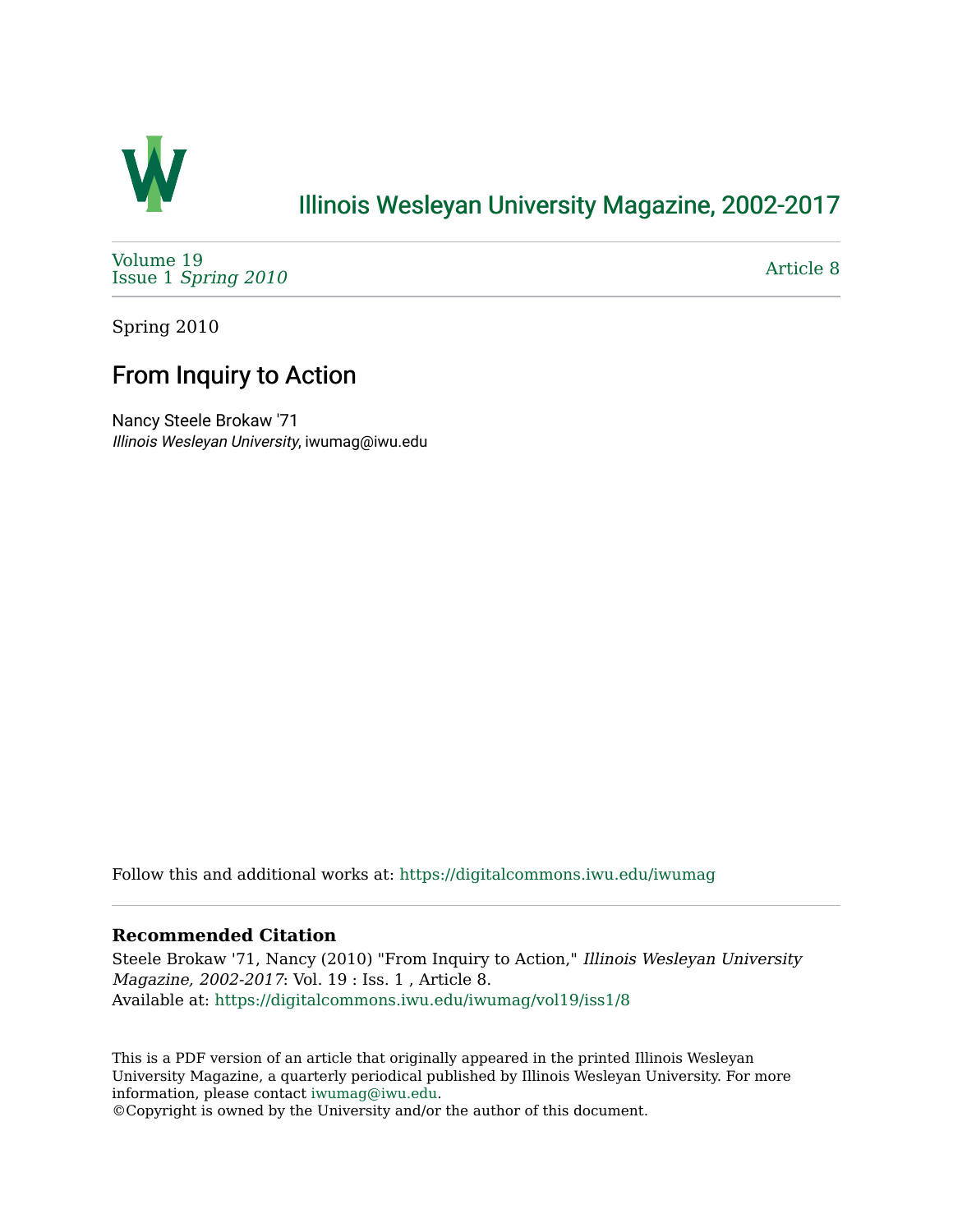# **From Inquiry to Action**

### **Illinois Wesleyan's ARC brews a potent mix of student research and community involvement.**

### **Story by NANCY (STEELE) BROKAW '71 Photos by MARC FEATHERLY**

It's Friday morning, a time when most Illinois Wesleyan students can be found in classrooms, labs, studios and rehearsal rooms. But a few blocks west of campus, one IWU student finds herself in the middle of a very different kind of learning environment.

Linda Ruan, a junior English-writing major, smiles with satisfaction as she watches her college work in action: a new drop-in program for adults with developmental disabilities.

Many University students volunteer their time to worthy causes. Ruan, however, is among a growing number who

serve the local community and receive academic credit for doing so.

Illinois Wesleyan's Action Research Center (ARC) develops projects that combine students' research interests with the needs of non-profit community groups. One such group is Marcfirst, which offers services and support for adults with developmental disabilities.



**Through ARC, junior Linda Ruan (right) helped launch a new program for developmentally disabled adults in Bloomington.**

Many of these adults

lost their jobs and recreation programs when the state slashed human service budgets. Marcfirst, in collaboration with the Second Presbyterian Church, enlisted ARC's aid to help address the problem. The result: FriendsFirst, created to provide a safe haven and social network for developmentally disabled adults who might otherwise be sitting at home with little to do.

Ruan helped get FriendsFirst up and running. Building on work by ARC interns who came before her, she set up a database of potential volunteers and participants. "My role was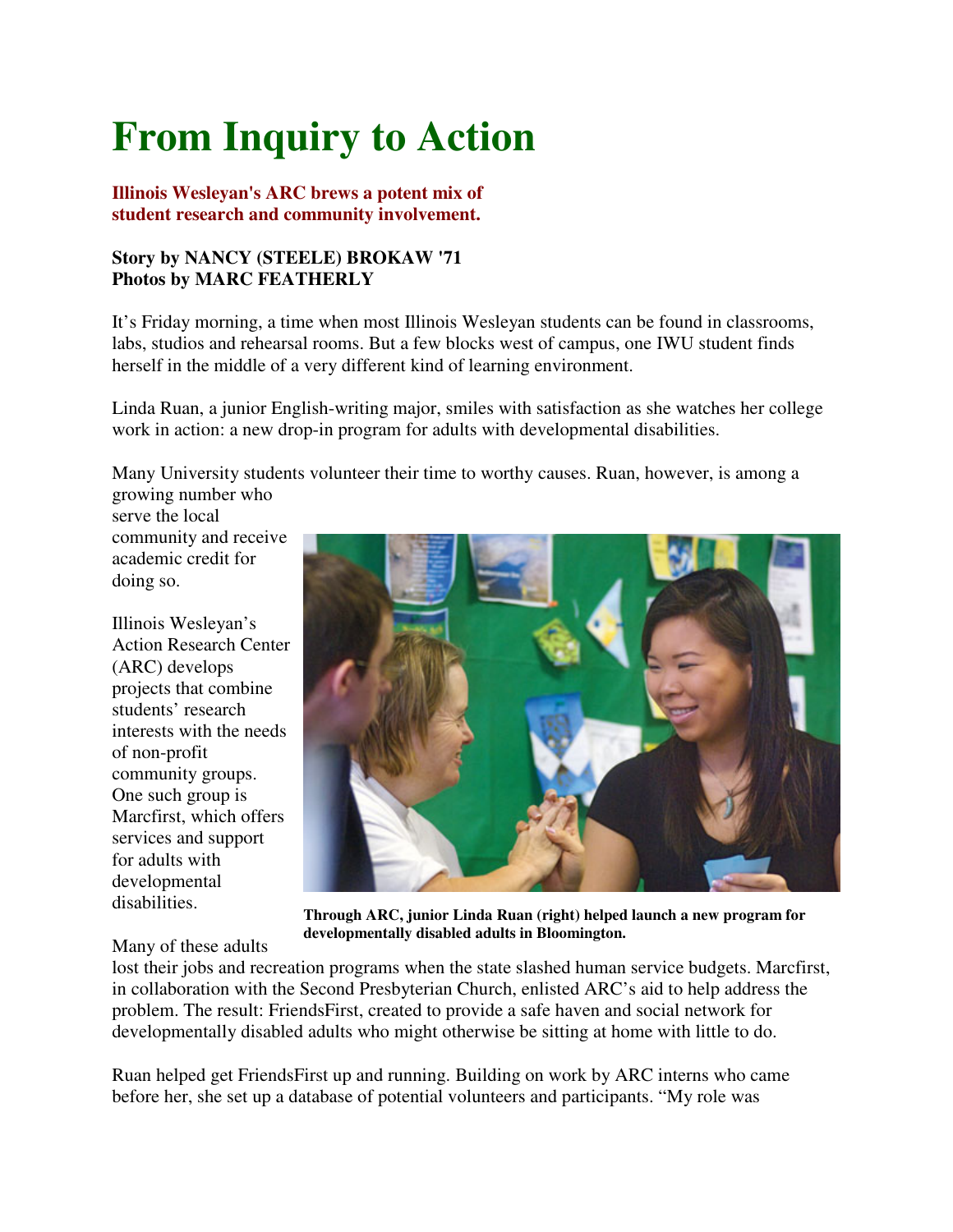background work," she says, "but it's fun to come here on Fridays and see my work in action." She plans to continue as a volunteer for the program after her internship ends.

Marcfirst is one of many community organizations that have partnered with University faculty and students through ARC. Ongoing action-research internships include researching grant opportunities for a child welfare agency, developing a business plan to help area organic farmers, analyzing affordable housing conditions and aiding efforts to preserve rural waterways.

When asked to describe the center's role in these projects, ARC Program Coordinator Deborah Halperin says, "We get in the middle. We're bridge-builders, dot-connectors, glue."

In planning ARC internships, Halperin says she requests "meaty" projects, asking partner organizations to "give us something off your wish list that you want accomplished. Something that will help you move forward."

"Community work is hard," Halperin adds. "It's not neat and tidy, not syllabus friendly." In fact, for Halperin's ARC internship seminar class, students typically receive just half of the course syllabus. As for the rest, she tells them, "Let's see what happens."

The unpredictability of this process can be a singular experience for students more accustomed to the structured routine of classes, tests and papers. Also unlike typical academic work, real people stand to benefit — or not — based on efforts they put into their community projects.



**Sikora shares ideas with ARC community partner Loretta Thirtyacre of Country Financial.**

"Students are put in situations where they really have to think for themselves," says Jim Simeone, chair and associate professor of political science. "They learn how to run meetings and take minutes. They learn how to write a grant. … It's a marriage of liberals arts education and hands-on projects."

Simeone collaborated with Professor of Sociology Jim Sikora to launch the Action Research Center in 2004. Prior to its creation, both professors attempted, with difficulty, to coordinate projects with students and community organizations within their own departments.

"There was so much outreach that needed to be done with the students," says Simeone. "We realized this needed to be a University program."

From early on, Bloomington-headquartered State Farm Insurance Companies has provided major funding for ARC, including ongoing support of a summer internship program — part of the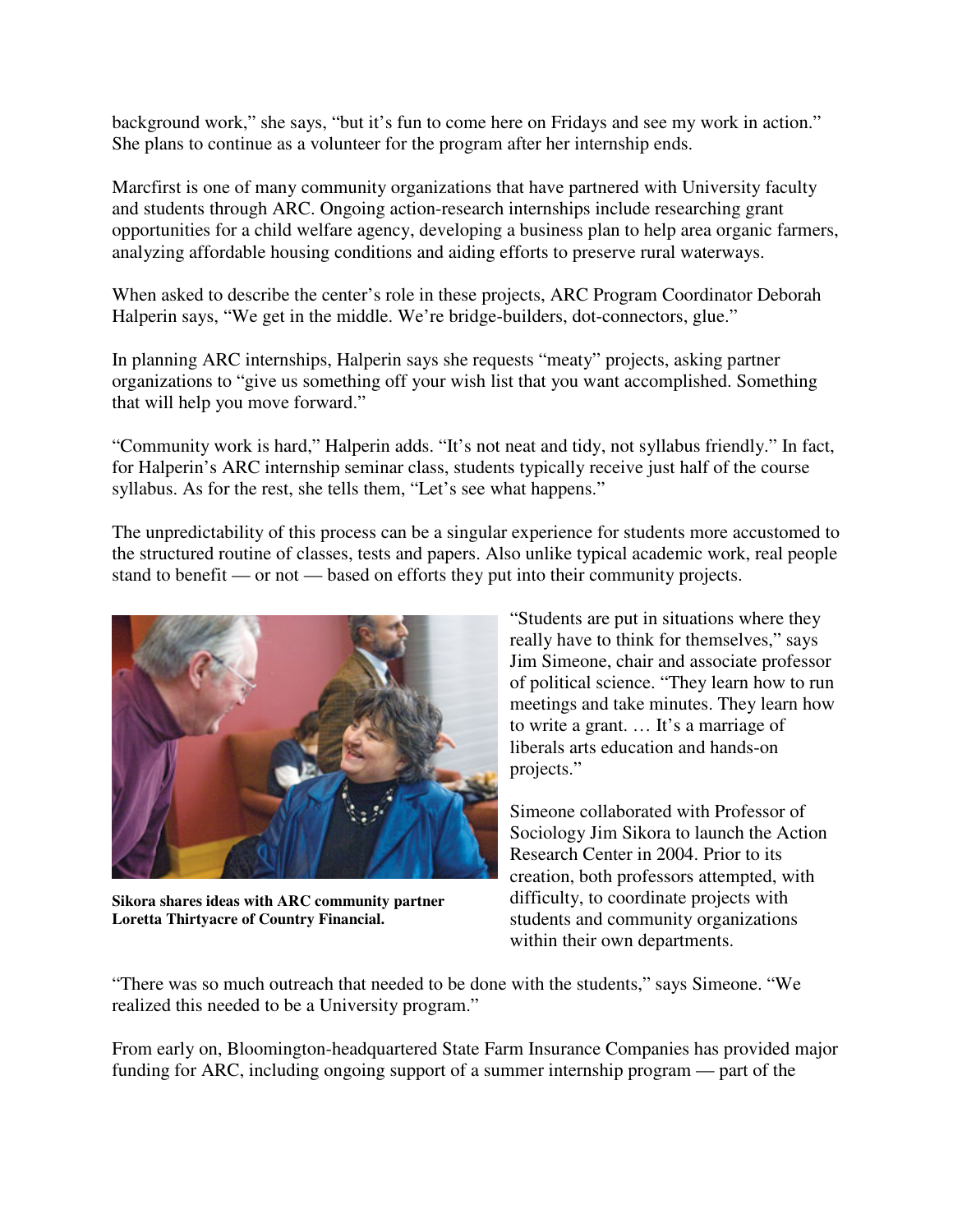corporation's "responsibility to support the communities where we live and work," in the words of State Farm chair/CEO and IWU alumnus Edward Rust Jr. '72.

State Farm also lent its support to hire Halperin, who Sikora says has been a key player in ARC's success. With more than 20 years of experience with non-profit and community organizations, Halperin "has the mind of a manager, and sees many angles and levels at once," says Sikora.

Halperin regards herself as a multi-sided matchmaker, taking, for example, the request of a University professor and matching it with a community partner's needs and the right student for the job. "Students come from all years and backgrounds," Halperin tells potential community partners. "No matter who you're looking for, there is probably an IWU student for you."

ARC partnerships often become long-term. Lyn Hruska, executive director of the American Red Cross of the Heartland, will be getting her fourth Action Research intern this summer. "We feel very fortunate," she says. "The ARC program gives us access to wonderful talent and a youthful point of view, plus deepening ties with Illinois Wesleyan. We hope our relationship continues for many years."

Chair and Professor of Hispanic Studies Carolyn Nadeau is also a frequent user of ARC's matchmaking skills. "This local field component is invaluable to students in its own right and is also key to understanding the theoretical information we discuss in the classroom," she says.

The flexibility and relevance of ARC's work impressed Elizabeth Weir '50, a sociology major at IWU and long-time community activist. In 2008, Weir established a fellowship in her name that helps support students financially as they work on ARC projects with community partners.

'It's important, this idea of giving back," reflects Weir. "It's more than giving back, it's making friendship and connections that last a lifetime."

Kenny Woodard, a senior political science major, is one of two current Weir Fellows. Among other things, Woodard works with Habitat for Humanity to develop marketing strategies that will improve ties with churches on Bloomington's West Side neighborhoods. His previous service work included mentoring low-income, handicapped and first-generation students to help them succeed in college.

"I am always astonished at the few degrees of separation



**Participating in the Action Research seminar gave Matt Hill '12 a chance to receive academic credit for helping in community projects such as a reading program for elementary students.**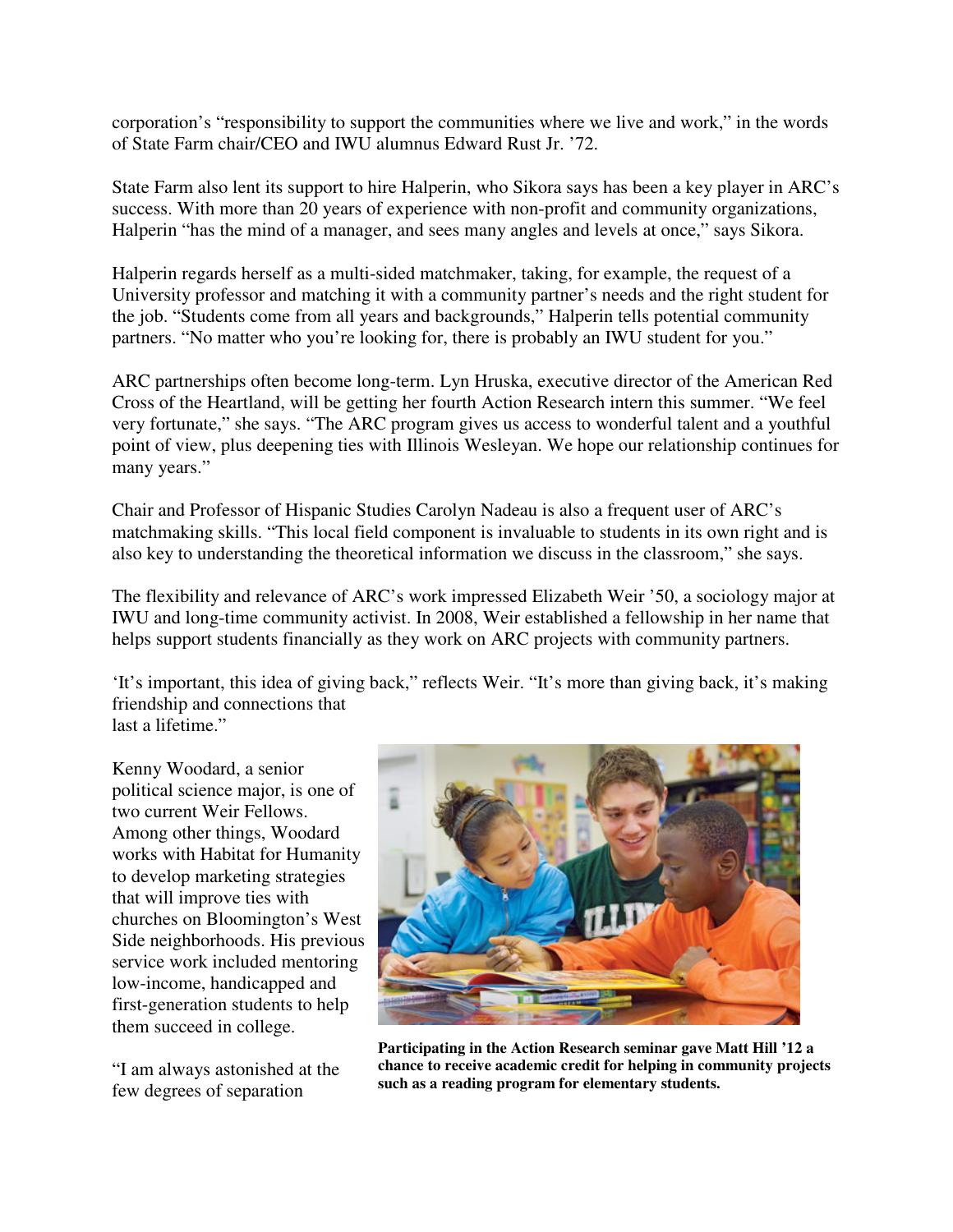between a person who has a community project in mind and getting that project accomplished," he says. "Once a student begins to ask questions about community concerns, they are pointed in the right direction [by ARC] to find the actionable answers."

Senior Heather DeLong's ARC journey began in a "Spanish for Social Justice" course taught by Nadeau. ARC matched her with Habitat for Humanity to work as a translator, interviewing Hispanic families whose houses had been built by Habitat.

For DeLong — a Hispanic studies major and international studies/music minor — the experience was exhilarating. "To go and knock on someone's door and ask them about their life was a little nerve-wracking," she says. "But we had interviews where we just continued talking after our questions were done. We talked about their children, their lives, our studies."

Last summer, DeLong continued her association with ARC as an intern in the State Farm Community Partnership Program. Each summer, 10 Illinois Wesleyan students are selected for the program, designed to "demonstrate for emerging student leaders how for-profit and not-forprofit organizations can align to serve the shared community," according to the ARC Web site. These full-time, paid interns split their workweek with three days at State Farm and two days out in the community with not-for-profit partners.

"I haven't seen it on other campuses with undergrads," Sikora says of the State Farm Partnership Program, now in its fourth year. "It's a unique partnership of business, not-for-profit, students, university and community."

During her two weekly community days, DeLong continued her work at Habitat, creating Spanish-language pamphlets and presenting a program in Spanish to potential new homeowners. At State Farm, DeLong was assigned to a project that involved making safe-driving videos in Spanish.

"Before, I've always been told what to do and how do it," DeLong reflects. "It was mindboggling there. They just told me to do something. It really developed my creative side."

As a community education leader in State Farm's public affairs division, Tom Laxton has worked with many IWU students through ARC. "The thing that I'm most impressed with," Laxton says, "is that we thought we were working to develop leaders for tomorrow. But the reality is that they're making significant differences in communities today around issues and needs that the community faces."

Placing students in environments where they can truly make a difference is one of Halperin's priorities. As ARC intern and history/Spanish major Erin Bradley '10 puts it, "ARC interns are not just making copies or getting coffee. Deborah sees to that. You have to have responsibilities."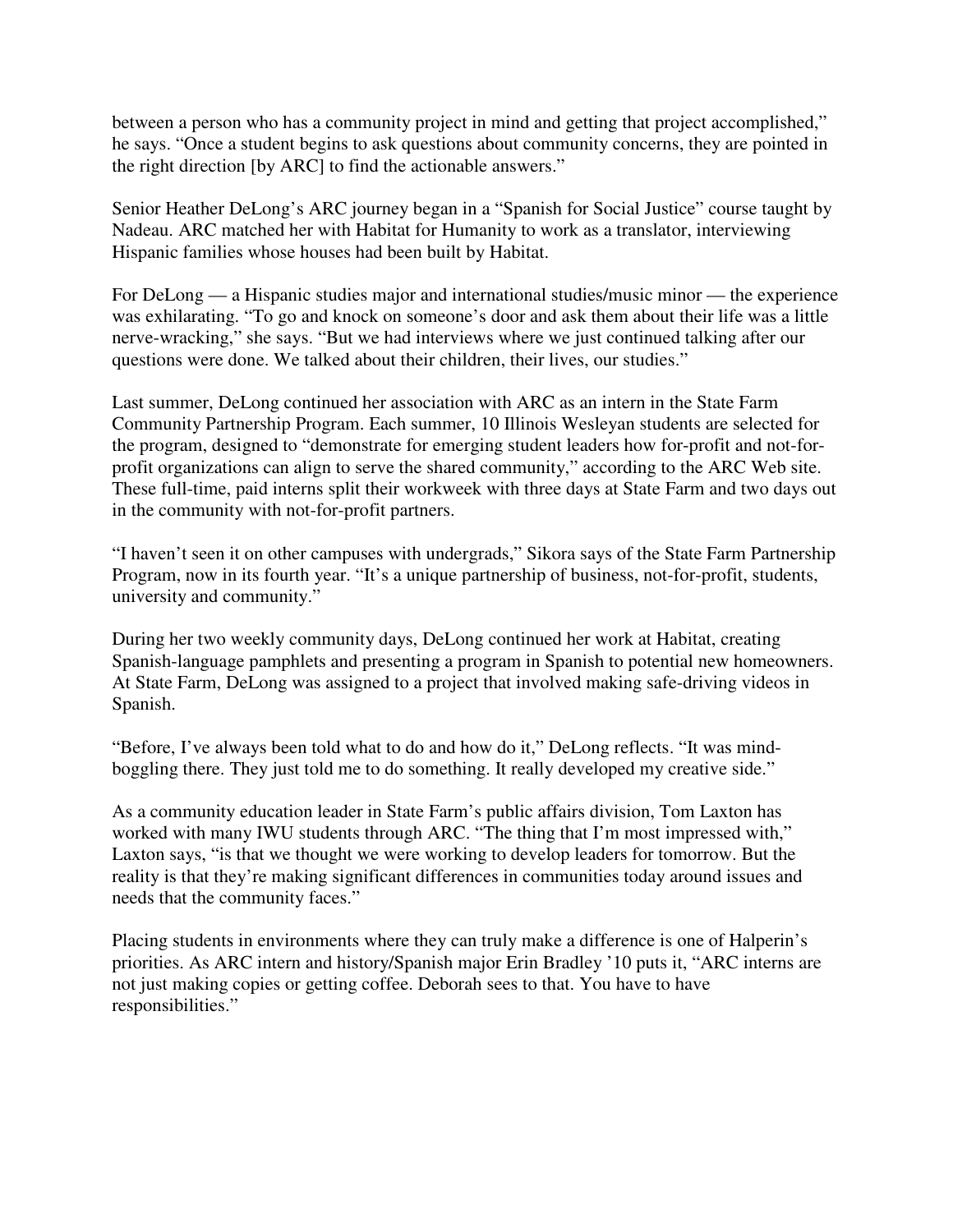

**State Farm community education leader Tom Laxton discusses a new Promise Council initiative with senior Erin Bradley and ARC Program Coordinator Deborah Halperin.**

Through the Action Research Center, Bradley helped launch "Radio Latino," an all-Spanish weekly radio broadcast on the University's student-run WESN 88.1 FM. When the program first aired in 2008, there was no other Spanish-speaking media in the Bloomington-Normal area, despite a growing Hispanic population. Bradley — who has continued her work on the show long after her internship ended — locates and invites Spanish-speaking guests from the community to come in for interviews.

"The whole idea of action research is so cool to me," Bradley says. "You're doing research and actively helping people. I grew up in Bloomington-Normal and this really opened my eyes and pulled me out of the Wesleyan

bubble. It's such a great way to connect to the community."

Through ARC, Bradley is now working to establish Promise Councils at local schools that connect community resources to help disadvantaged students succeed.

"I thought I knew what I wanted to do after college," says Bradley, "but now I've found my life's work. I'm applying to grad schools to get a degree in social service administration. I now know that's what I'm supposed to be doing."

Many current students and alumni report being sparked with that same sense of purpose through their action-research experiences. As a former Community Partner intern, Heidi Adams '09 worked with the American Red Cross to create a community disaster education program for renters. The experience helped influence her decision to work for Marcfirst after graduating last year.

Among Adams' ARC projects was a survey of graduates who had interned in the program.

"For a majority of people, it helped them with career choices," says Adams. "They found something they loved to do or something they didn't want to pursue."

Several of the ARC alumni reported that they gained more confidence in the workplace, Adams says. As interns, they learned how to confront complex problems that arise and how to effectively solve those problems.

As importantly, says Simeone, ARC helps students develop the skills they need to become more engaged as "active citizens and leaders of their communities" after graduation.